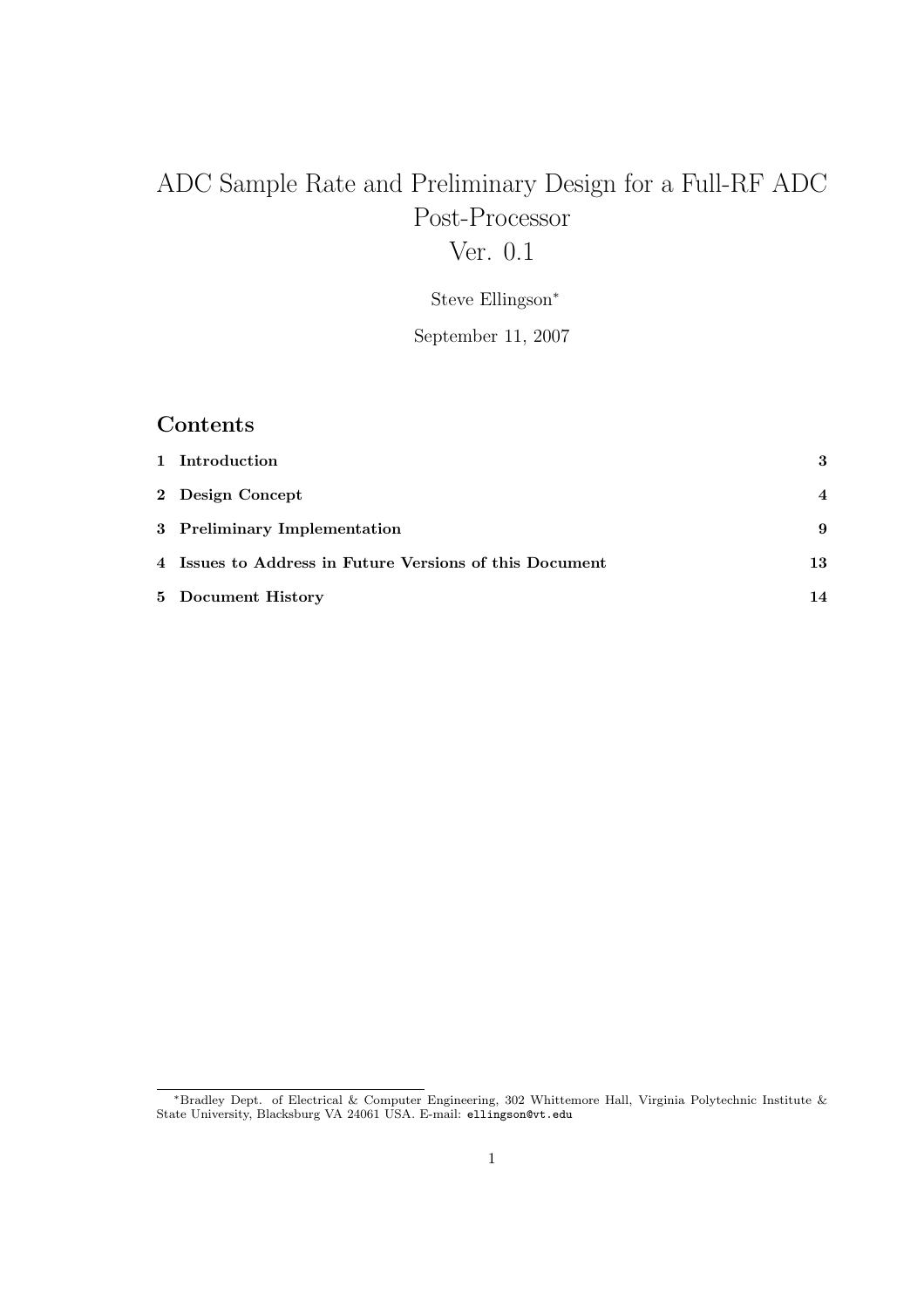## List of Figures

|                |                                                                                          | 6  |
|----------------|------------------------------------------------------------------------------------------|----|
| 2              |                                                                                          | -7 |
| 3              | Frequency plan and processing (continued from Figure 2). $\dots \dots \dots \dots \dots$ |    |
| $\overline{4}$ | Low pass FIR filter characteristics (screenshot from the design software). Not shown     |    |
|                | on this screen is the number of taps, which is 40. Also not shown here is the fact that  |    |
|                | a Blackman window has been applied to the coefficients, which accounts for the very      |    |
|                | low sidelobe level. The horizontal axis of the frequency response plot is in units of    |    |
|                | the input sample rate, so 0.3 corresponds to 59 MHz at 196 MSPS 11                       |    |
| .5             | Summary of the design/synthesis flow summary (screenshot from the design software). 12   |    |
|                |                                                                                          |    |

## List of Tables

1 Characteristics of the FPGA selected for the preliminary implementation. . . . . . . 10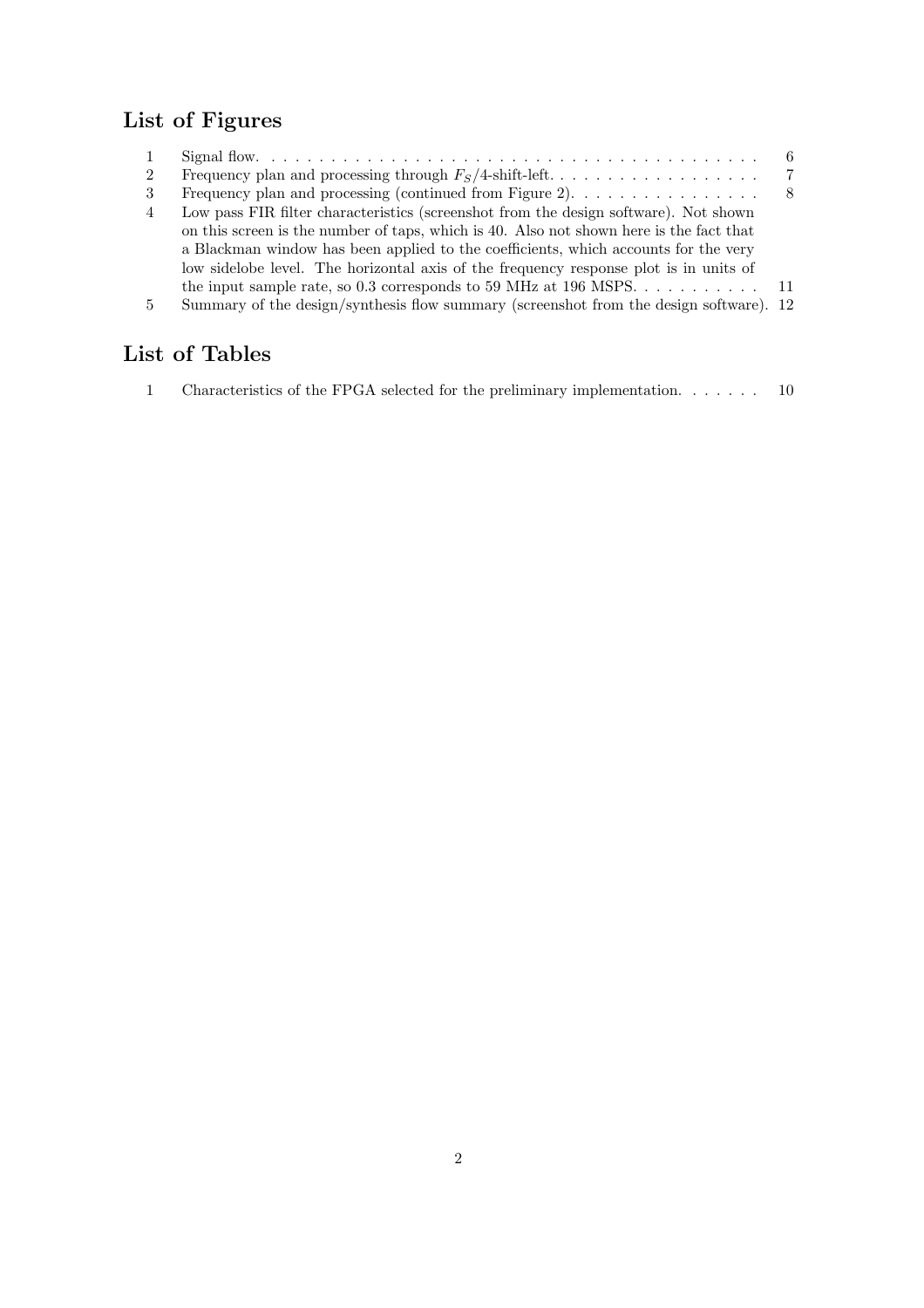#### 1 Introduction

This document presents a preliminary design for the first stage of digital processing in the LWA signal chain. Context for this work can be found in the System Architecture document [1], currently in Version 0.5. This document addresses analog-to-digital converter (ADC) sample rate, ADC location, and details of the first stages of digital signal processing. This document resolves the "open question" from [1] about the location of the ADC: It will be located in the DP1 subsystem as opposed to the ARX. A full-RF digital "postprocessor" for the ADC is described, consisting of a delay line, quadrature downconverter, additional filtering to define the desired 10–88 MHz (with respect to sky frequency) passband, and decimation to reduce sample rate commensurate with the new bandwidth. It is convenient to perform these functions in a postprocessor immediately following the ADC, as the same processing would otherwise be required to be repeated in each of the BFUs, and an FPGA is required for data transmission format conversion anyway. The postprocessor design is shown to be implementable in an FPGA costing less than US\$50 (quantity=1).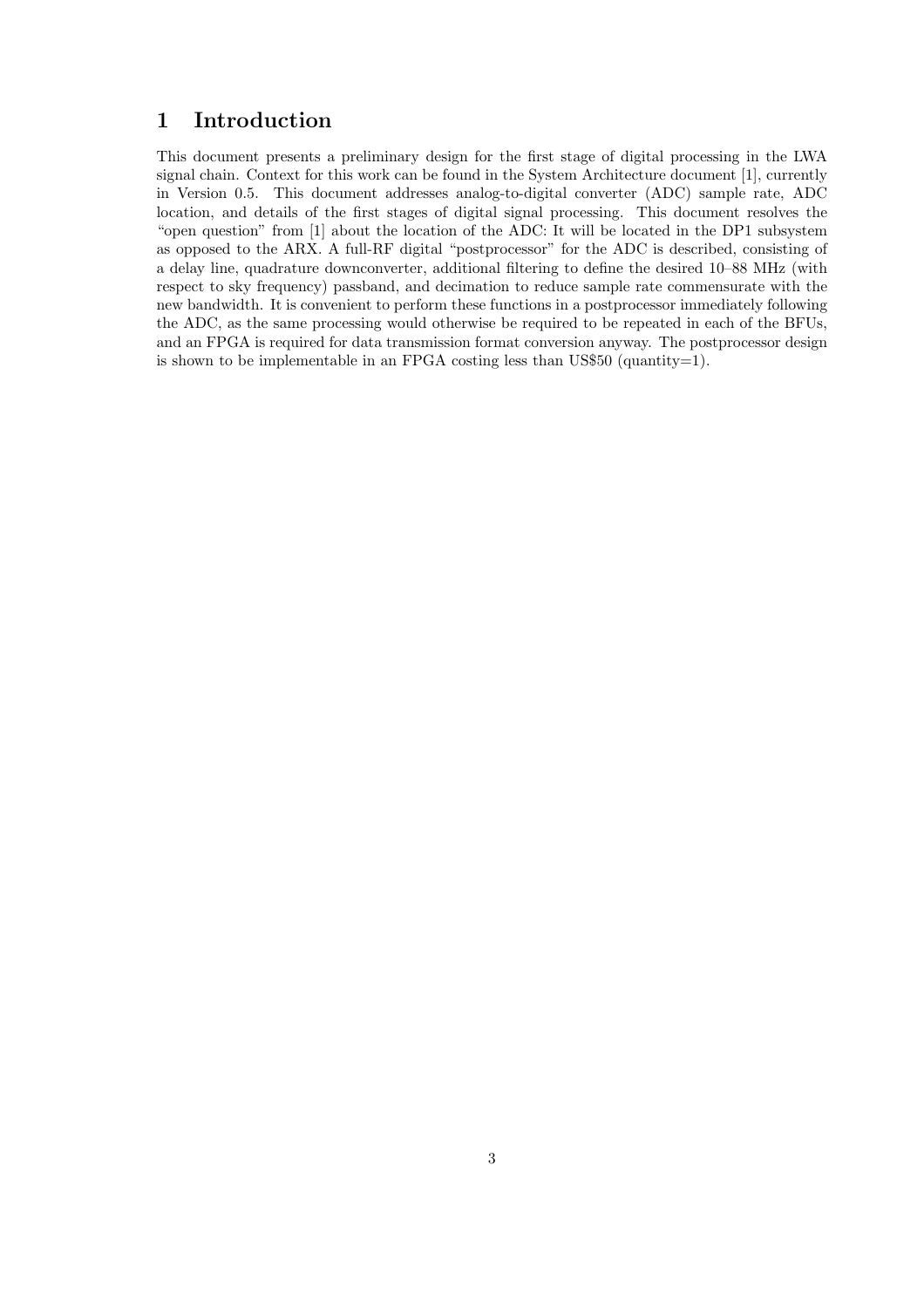#### 2 Design Concept

Figure 1 shows the signal flow from ADC through the output of the first FPGA. It is envisioned that both the ADC and FPGA will be located in the DP1 subsystem. In this scheme, the ADC digitizes the output from an ARX (located in the ASP subsystem) at a sample rate  $F<sub>S</sub> = 196$  MSPS. This sample rate turns out also to be quite convenient for subsequent multirate processing, as will be demonstrated below. The ADC selection process [2] yielded several suitable candidates, with either 10 or 12 bits. The basis for selecting  $F_S = 196$  MSPS is illustrated in Figure 2(a), which shows that digitization at this rate causes the 88–108 MHz FM broadcast band to alias onto itself, with no ingress whatsoever into the 10–88 MHz tuning range. This loosens the requirement for anti-alias filtering, since the lowest frequency that can then alias into the "desired" tuning range is 108 MHz, and the lowest frequency that can alias into the "required" tuning range is 116 MHz. Suitable filters will not be difficult to design, especially since the spectrum above 108 MHz appears to much less of a problem than the FM band in most locations.

The output of the ADC is assumed to be either 10-bit or 12-bit parallel LVDS (consistent with [2]) at 196 MSPS. We shall assume the worst case (from the perspective of digital design) of 12 bits. Since there are 512 ADCs for a 256-stand station, interconnects deserve careful attention. If the ADCs are located in ARXs and separated from the DP1 subsystem, then this poses a serious problem. Implementing this as 512 12-bit parallel data connections is not out of the question technically, but it will pose quite a challenge in terms of space and organization within the electronics shelter, and poses potential signal integrity, electromagnetic interference (EMI), and maintenance headaches. This could be reduced to 512 serial outputs; in this case the speed is 2.352 Gb/s per connection. This is no problem technically; in fact, the nodal interconnections in the reconfigurable computing cluster of the Eight-meter-wavelength Transient Array (ETA) [3] operate at about this rate over 3 m cables. This scheme is far more reasonable from both a signal integrity and EMI perspective, as long as a suitable electromechanical interface standard such as Infiniband (the scheme used in ETA) is employed. However, the maintenance issue remains and the cost per connection is potentially quite high – at least tens of dollars per link for an Infiniband solution, for example. The alternative is to place the ADC in the DP1 subsystem, preferably on the same circuit board as the first FPGA in the signal flow. In this case, the signal integrity and maintenance problems become relative easy. The EMI generated is probably less, however the risk of contamination of data by EMI is probably greater due to the ADC's proximity to digital hardware. However, there is good anecdotal evidence that this risk is justified. For example, ETA uses ADCs implemented on the same board as a large FPGA; also the Berkeley system currently favored by the ATA and PAPER projects use ADCs on or directly connected to FPGA boards. If we follow this approach for LWA, the interconnect between ASP and DP1 becomes a single coaxial cable (512 cables total for a station). These are inexpensive (less than \$10 per connection) and relatively easy to organize.

Thus, the ADC will be located in the DP1 subsystem, on the same circuit board as the next major component in the signal flow, which will be the FPGA postprocessor. Collectively the ADC and FPGA-postprocessor will be referred to as "the digitizer" and the set of all digitizers will appear as a new sub-subsystem of the DP1 subsystem in the next version of the System Architecture Document. The postprocessor will implement multiple functions, as shown in Figure 1. Some of these will be diagnostic features that will be transparent to the normal operation of the system but will necessary or desirable for development<sup>1</sup>. The first stage of consequence to normal system operation is a length-64 FIFO sample buffer implementing a system-configurable time delay, called out in [1]. In this case, 196 MSPS corresponds to 1.53 meters per sample, so a length-64 first-in first-out (FIFO) can implement the longest possible differential delay across the 100 m station aperture. Furthermore, this is just a fraction of a wavelength at the highest required frequency of operation (80 MHz, corresponding to 3.75 m wavelength), making it feasible to use this mechanism as the delay portion of a crude delay-and-sum beamformer

 $1$ No attempt will be made to address these in this version of this document.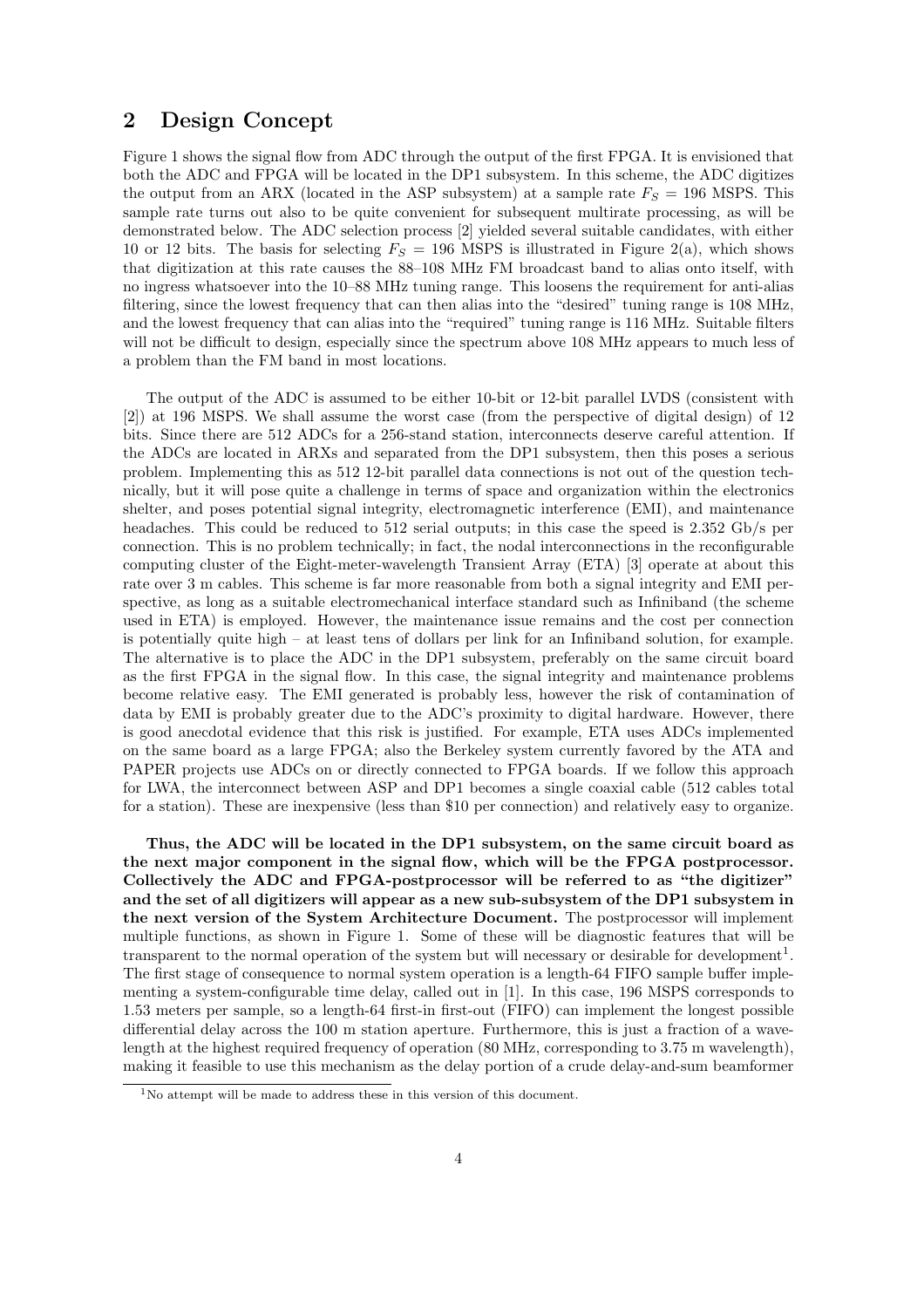should this ever be desirable.

In the same FPGA, it is useful to implement any processing which is common to any subsubsystems appearing in the signal flow; BFUs and DRXs in particular. Here, it is proposed to reduce the data to complex baseband (i.e., "I-Q") form and to reduce the bandwidth and sample rate accordingly. The method shown here uses an " $F<sub>S</sub>/4$ -shift-left", followed by a low pass filter, followed by decimation by a factor of 2. It should be emphasized at this point that this particular sequence of operations is shown only for the purposes of clearly indicating intent, and is surely NOT the most efficient way to implement the desired processing. It is quite likely that combinations of these operations could be done more efficiently using multirate techniques with considerable reduction in required hardware resources; see e.g. [5]. Proceeding with this understanding, we now describe the processing occurring at each step.

 $F<sub>S</sub>/4$ -shift-left: This is a form of tuning which exploits the fact that a spectral shift equal to one-fourth of the sample rate (49 MHz in this case) is equivalent to multiplication by  $+1$ ,  $+j$ , -1, -j, +1, ... [4]. This reduces the operation of quadrature downconversion to a process of demultiplexing the real-valued samples into I and Q streams, and alternating signs as necessary. No multiplications are required, which makes this extremely attractive especially when it is required to minimize FPGA resource requirements. The spectrum before and after the  $F<sub>S</sub>/4$ -shift-left is shown in Figures 2(b) and (c), respectively. Note that the 10–88 MHz tuning range now occupies the range  $-39$  to  $+39$  MHz.

Low-pass filter: In order to reduce the sample rate, it is first necessary to suppress portions of the spectrum that will alias into the desired spectrum after decimation. In this design we are fortunate that the folding frequency (49 MSPS) after decimation again falls exactly in the center of the (shifted) FM broadcast band; furthermore, the same is true of the (now shifted and double-sided) DC–10 MHz band. Thus, the lowest frequencies which need to be considered from an anti-aliasing perspective is 59 MHz (which aliases to the top edge of the shifted "desired" tuning range) and 67 MHz (which aliases to the top edge of the shifted "required" tuning range). The spectrum before and after low-pass filtering is shown in Figures  $2(d)$  and  $3(a)$ , respectively.

Decimation by two: The spectrum after decimation by 2 is shown in Figure 3(b). The sample rate is now 96 MSPS, complex.

It should be noted that some degree of RFI mitigation could and perhaps should be integrated into the above signal flow. If effective, RFI mitigation could dramatically reduce the number of bits/sample from greater than 10 to perhaps as few as 4. This would have enormous benefits in terms of simplifying design.

The output of the FPGA postprocessor should be packaged in a form convenient for transport to the next sub-subsystem. According the current system architecture, this will be a BFU and the method of transport is a key feature of the DP1 daisy chain. Assuming the BFU exists on the same circuit board or nearby (e.g., on a daughterboard), there are several options. First, we might consider moving the output in parallel form. The efficacy of this depends on the number of bits per sample. If this number is greater than 4–8, then we run the risk of needing more expensive FPGAs (in order to obtain the desired number of I/O pins), and also face some challenges in circuit board trace routing. A better approach in this case is probably to exploit the high data rate available using the native LVDS capability now provided in most FPGAs. LVDS links can run reliably at speeds up to 800 Mb/s. Thus, one way to minimize the number of required inter-FPGA links is the technique shown in Figure 1. Here, the complex data stream is assumed to be 24 bits wide (i.e., 12-bits " $\Gamma$ " + 12-bits "Q"). This is reduced to a 12-bit-wide data stream at 196 MHz simply by multiplexing the "I"and "Q" streams. Although many suitable FPGAs have sufficient numbers of LVDS channels, circuit board design is greatly simplified by reformatting this 12-channel output as 3 channels, each  $784 \text{ Mb/s} - \text{a}$  nice fit to the typical upper bound for LVDS of about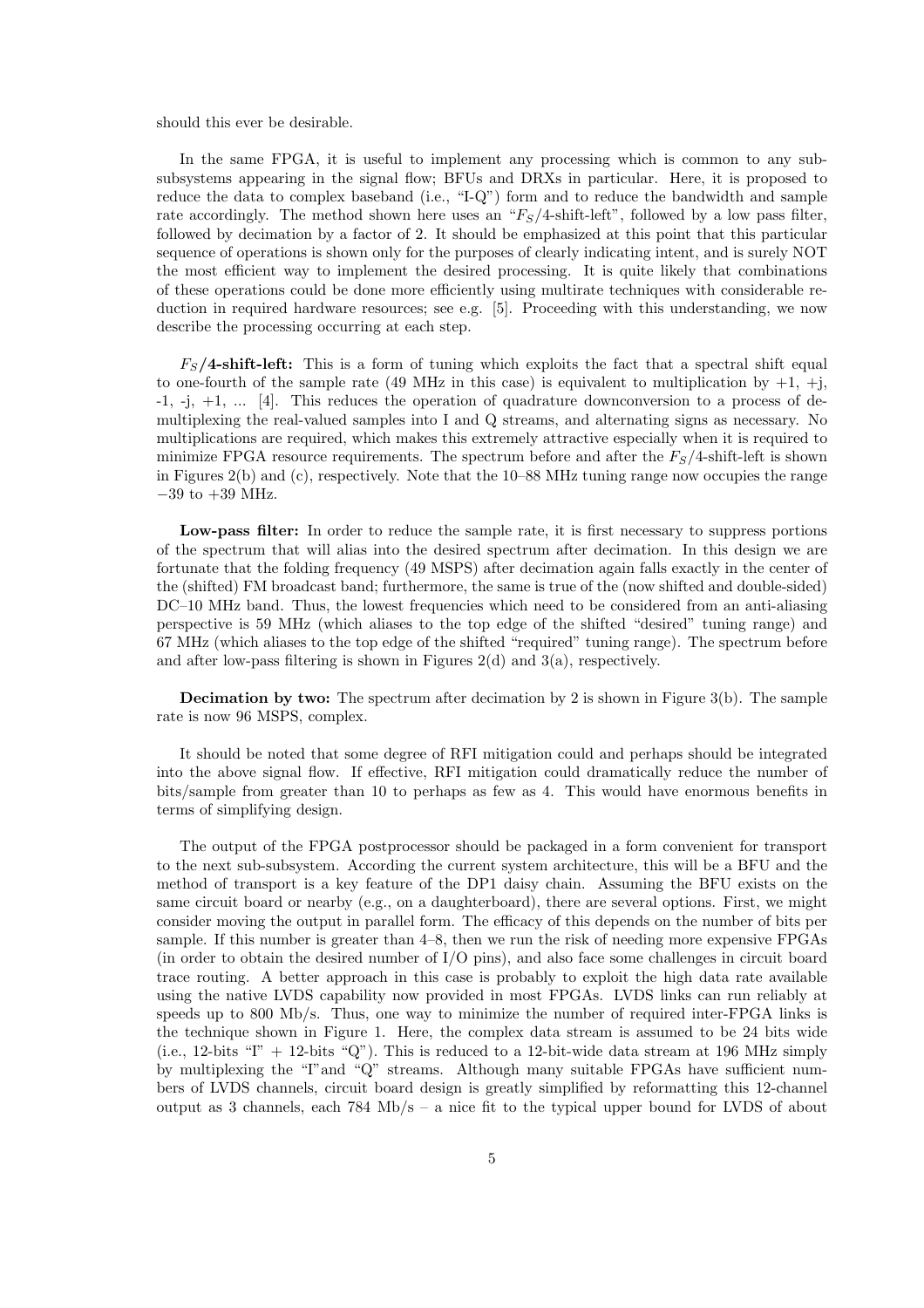

Figure 1: Signal flow.

800 Mb/s. Thus, it is suggested that the data be moved off the FPGA post-processor using 3 serial LVDS links. This then becomes a feature of the DP1 daisy chain specification. Taking into account the 12 inputs required for interface with the ADC, plus additional LVDS channels for clock input and output, then we will need an FPGA with 17 LVDS serial ports. Such FPGAs are commonly available at reasonable cost, as will be demonstrated in the next section.

A case study which is useful as a tutorial in interface design of this type, and which may be useful as an example of what is possible, is available in [6].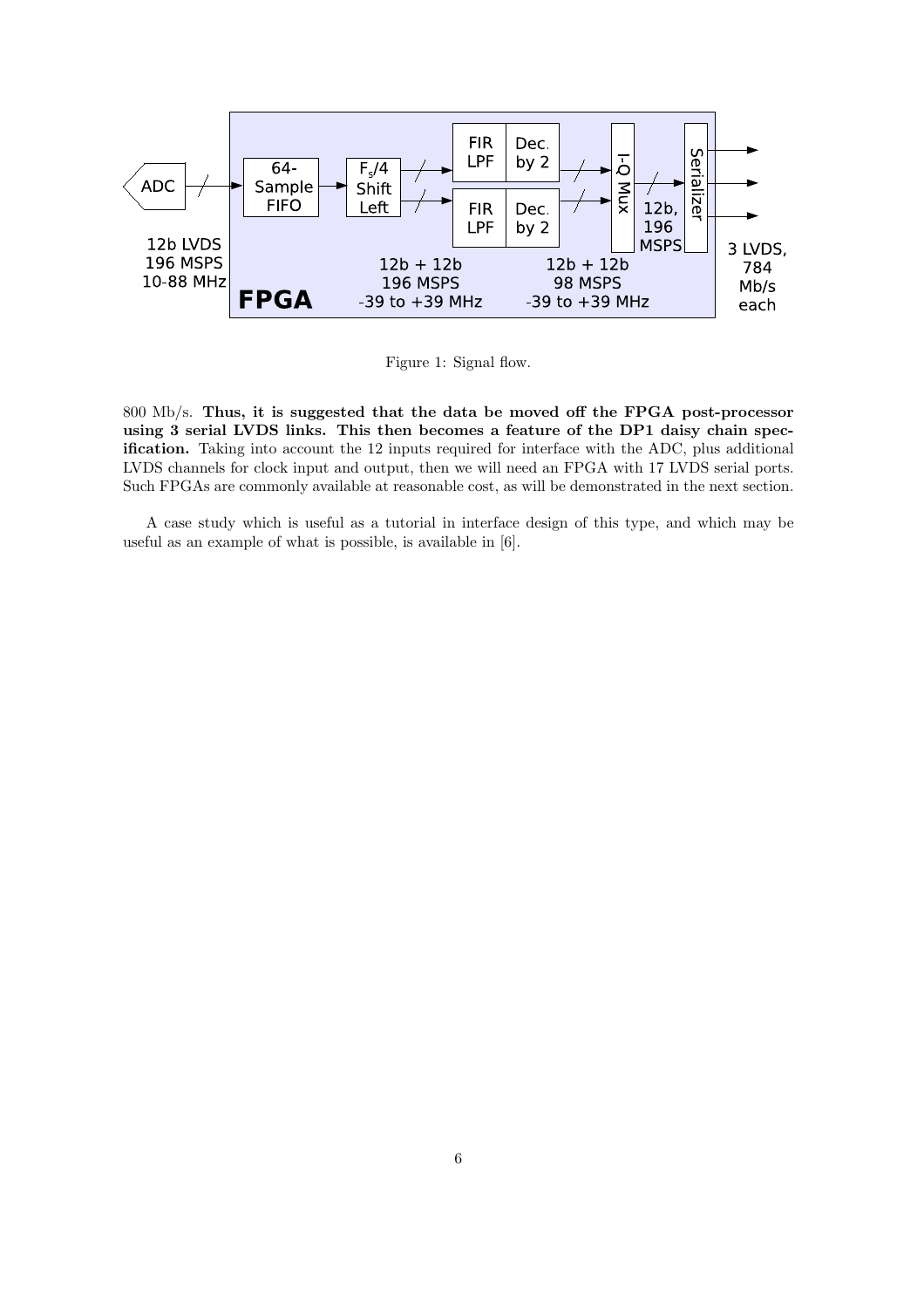

(a) Spectrum at input to ADC. Dark green: 20-80 MHz "required" tuning range. Light green: 10–88 MHz "desired" tuning range. Red: 88-108 MHz FM broadcast band. Orange: DC-10 MHz; potential source of strong signals (esp. shortwave and AM broadcast). Yellow: The 108–196 MHz alias band – signals in this range alias into the DC–88 MHz band after digitization at 196 MSPS.



(c) Spectrum at output of  $F_S/4$ -shift-left. Yellow alias bands now omitted for clarity.

Figure 2: Frequency plan and processing through  $F_S/4$ -shift-left.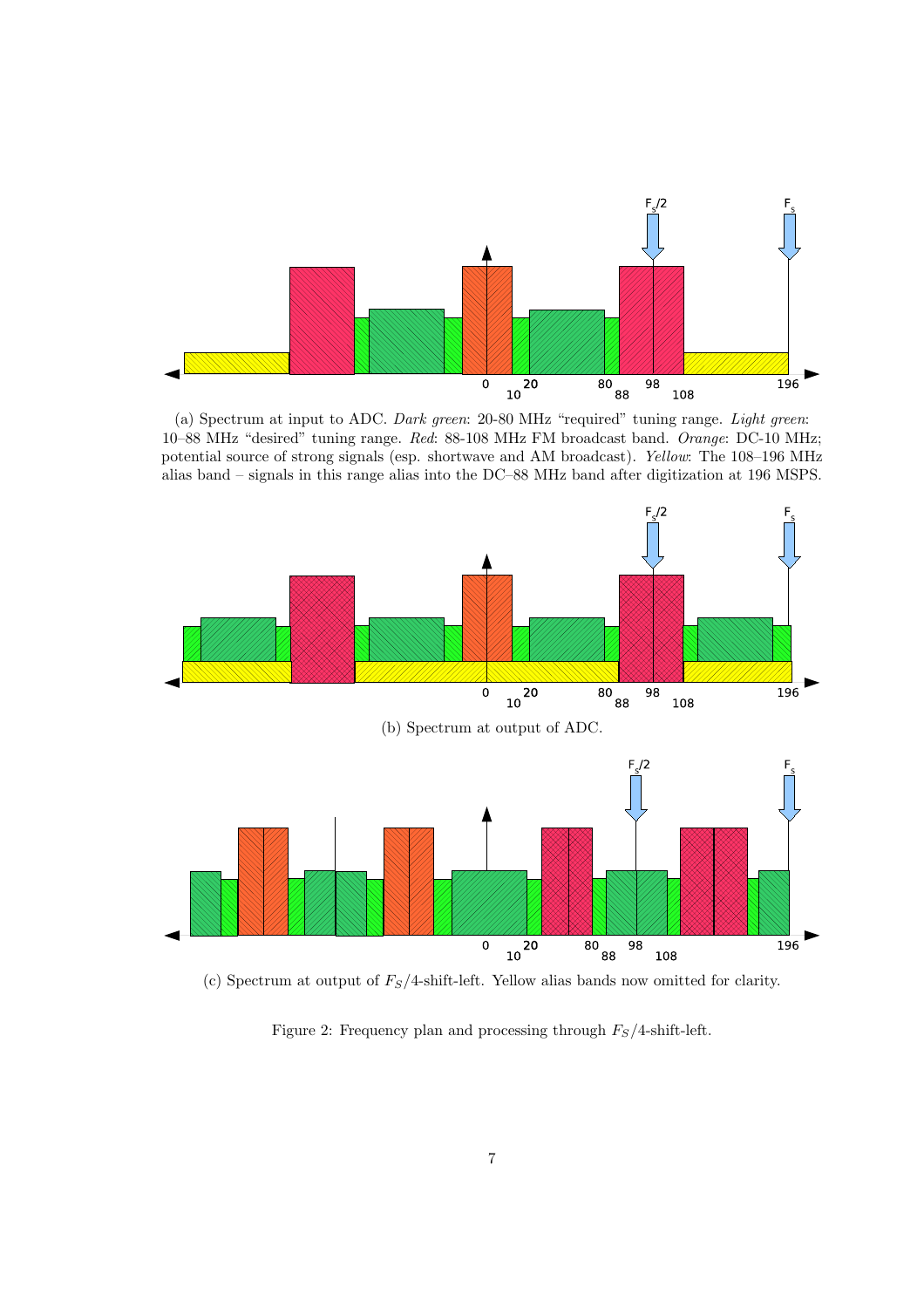

(d) Spectrum at output of decimation-by-2. Sky frequencies indicated along top.

Figure 3: Frequency plan and processing (continued from Figure 2).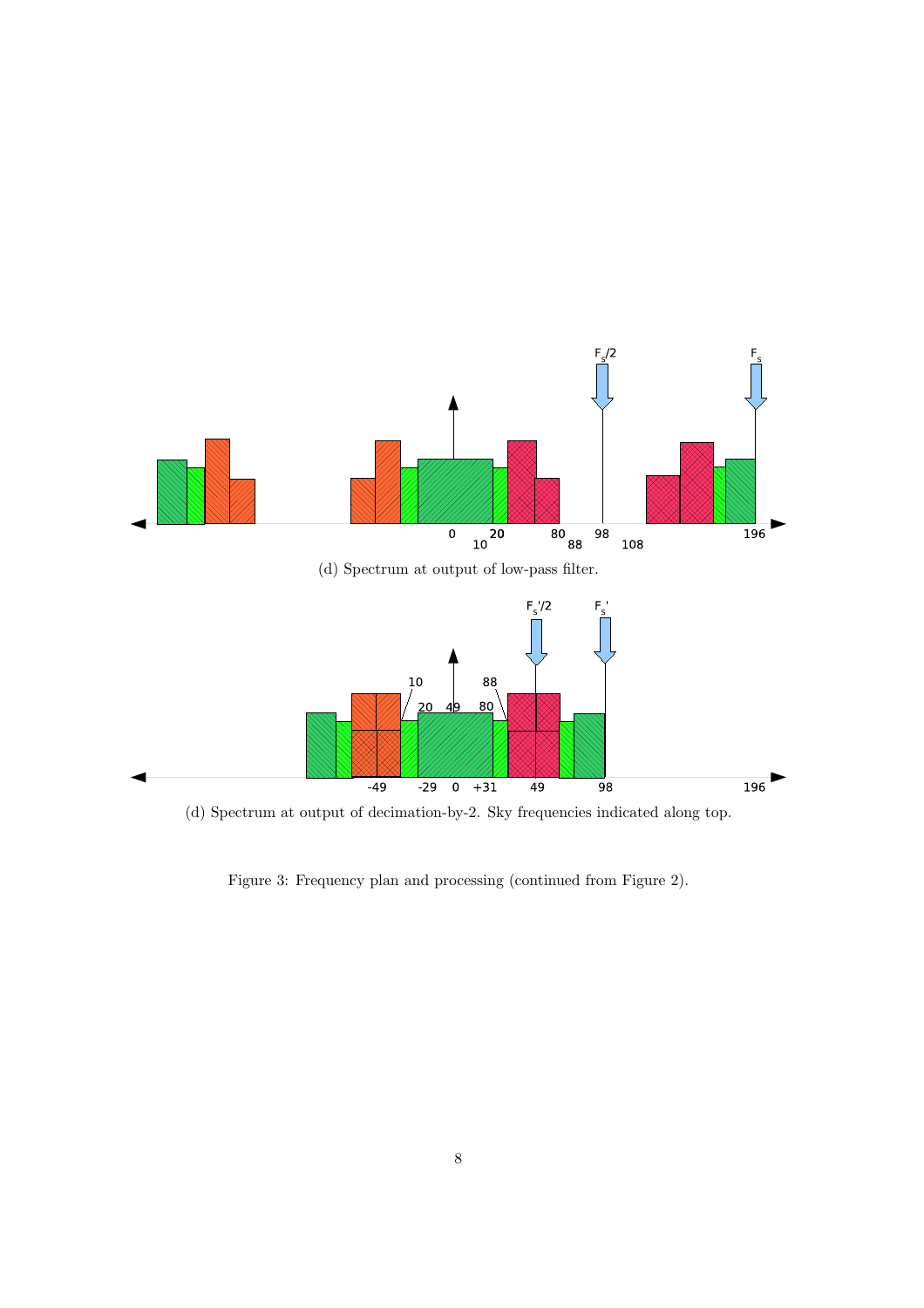#### 3 Preliminary Implementation

To confirm the efficacy of the scheme proposed in the previous sections, a candidate FPGA was selected and firmware was developed for it. The selected FPGA is the Altera EP3C25, which is one of the "Cyclone III" family of devices [7]. The characteristics of the specific part selected are summarized in Table 1.

Firmware was developed in Altera's Quartus II software, Ver. 7.1. 12-bit ADC input and an input clock are accepted through LVDS pins and processed through an  $F<sub>S</sub>/4$ -shift-left. The output feeds a pair of low-pass FIR filters developed using Altera's FIR Compiler IP core, Version 7.1. The parameters of the FIR design are summarized in the screenshot shown in Figure 4. Note that rejection greater than 70 dB is achieved for frequencies greater than 59 MHz. Also note that this design includes an integrated decimate-by-2, resulting in a considerable performance improvement with respect to the concept design described earlier where these are separate operations. 24 bits (i.e., 12 bits " $T' + 12$  bits " $Q''$ ) are selected from the FIR outputs and muxed onto 12 LVDS output channels in order to force synthesis of the relevant sections of the filter and to ensure a conservative assessment of timing efficacy.

A summary of the completed design flow is shown in Figure 5. Note that the design consumes less than 30% of the logic elements on the part, allowing considerable flexibility in adding additional features. This design achieves timing closure for input clock rates up to 219 MHz; thus the desired 196 MHz is a comfortable fit.

It should be noted that an input FIFO delay line was not implemented in this design although ample memory and logic elements certainly exist for that feature. Also, the serializers and 3-channeloutput implementation called out in the previous section was not implemented primarily because it results in a less conservative estimate of resources and timing feasibility; however these too are easily implementable with the remaining resources.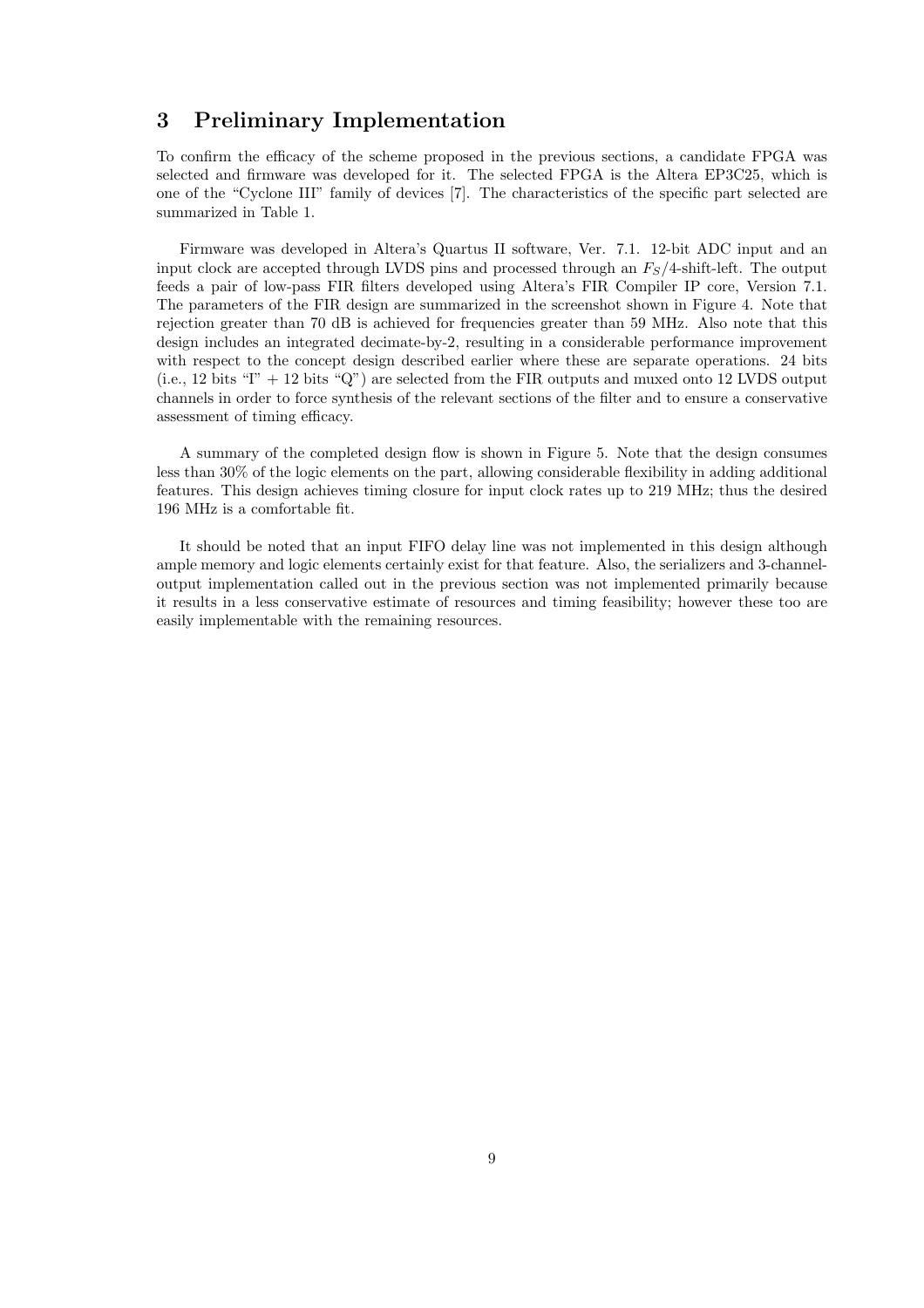| Vendor                | Altera                                    |  |
|-----------------------|-------------------------------------------|--|
| Part Number           | EP3C25F324C8                              |  |
|                       | Short form: "EP3C25"                      |  |
| Device Family         | Cyclone III                               |  |
| Logic Elements        | 24,624                                    |  |
| Memory                | 594 Kb                                    |  |
| Multipliers           | 66, each $18 \times 18$ bit               |  |
| <b>PLLs</b>           | 4                                         |  |
| User $I/O$ Pins       | 216                                       |  |
| Differential Channels | 71                                        |  |
| Package               | 324-pin FBGA                              |  |
| Price                 | US\$49.30, quantity= $1$ ,                |  |
|                       | via Altera on-line store (www.altera.com) |  |
| Availability          | 175 available immediately at above source |  |
|                       | (No other sources investigated)           |  |

Table 1: Characteristics of the FPGA selected for the preliminary implementation.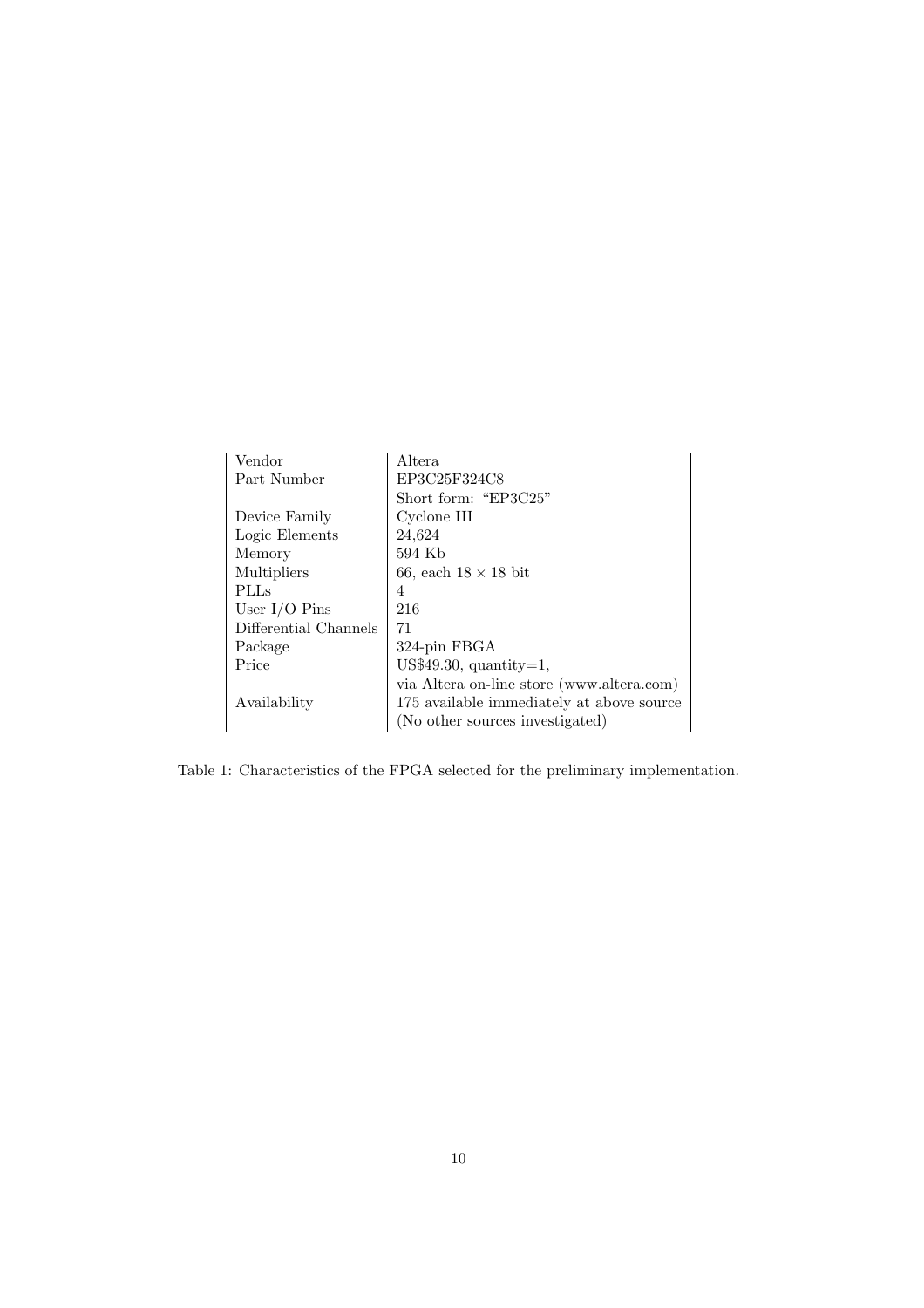

Figure 4: Low pass FIR filter characteristics (screenshot from the design software). Not shown on this screen is the number of taps, which is 40. Also not shown here is the fact that a Blackman window has been applied to the coefficients, which accounts for the very low sidelobe level. The horizontal axis of the frequency response plot is in units of the input sample rate, so 0.3 corresponds to 59 MHz at 196 MSPS.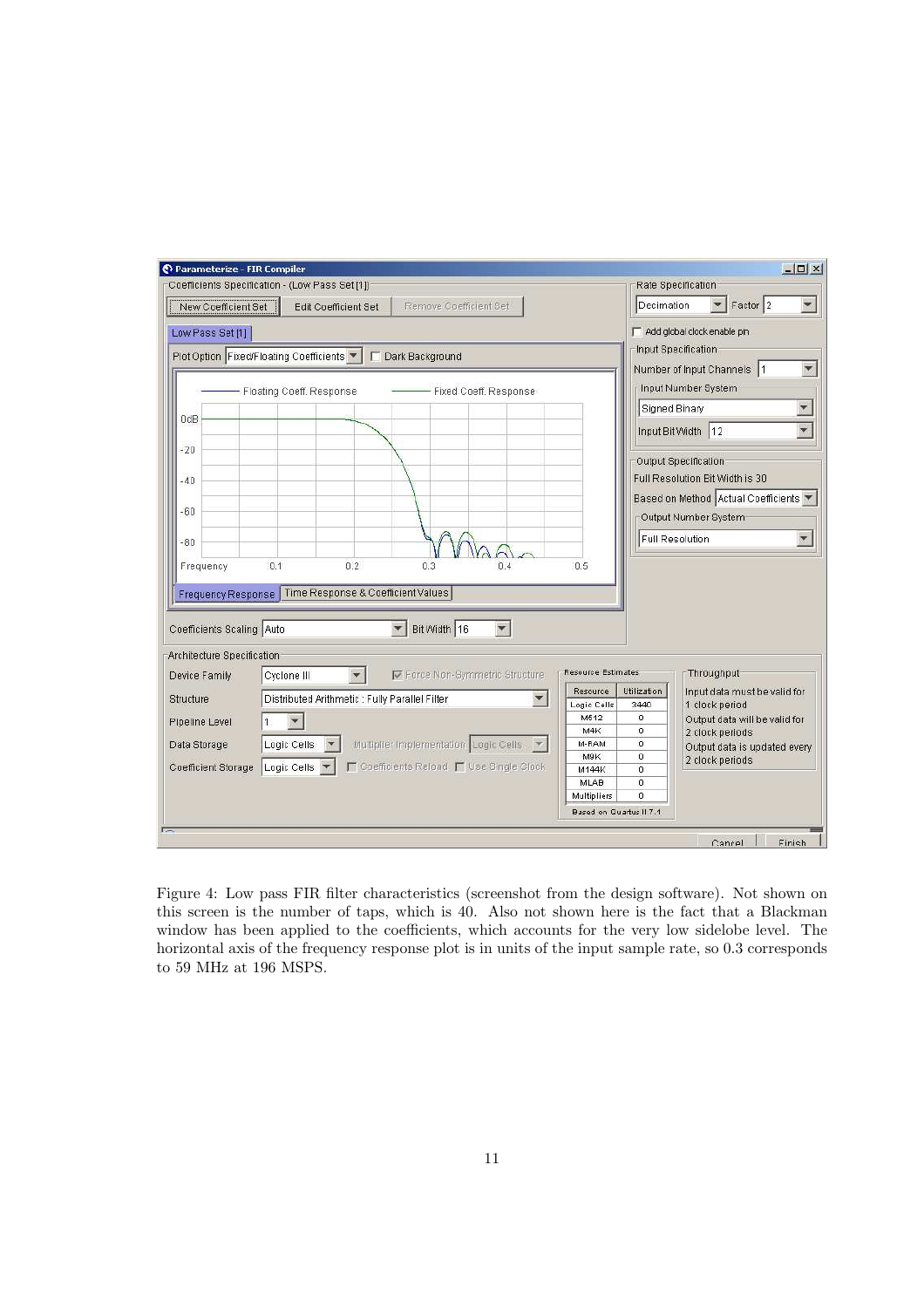#### **Flow Summary**

| <b>Flow Status</b>                 | Successful - Mon Sep 10 21:12:29 2007         |
|------------------------------------|-----------------------------------------------|
| Quartus II Version                 | 7.1 Build 178 06/25/2007 SP 1 SJ Full Version |
| <b>Revision Name</b>               | DR1                                           |
| Top-level Entity Name              | DR1                                           |
| Family                             | Cyclone III                                   |
| Device                             | EP3C25F324C8                                  |
| Timing Models                      | Preliminary                                   |
| Met timing requirements            | Yes:                                          |
| Total logic elements               | 7,176 / 24,624 (29 %)                         |
| Total combinational functions      | 6,459/24,624(26%)                             |
| Dedicated logic registers          | 5,170 / 24,624 (21 %)                         |
| Total registers                    | 5170                                          |
| Total pins                         | 66 / 216 (31 %)                               |
| Total virtual pins                 | $\mathbf{0}$                                  |
| Total memory bits                  | $0/608,256(0\%)$                              |
| Embedded Multiplier 9-bit elements | $0/132(0\%)$                                  |
| <b>Total PLLs</b>                  | 1/4 (25 %)                                    |

Figure 5: Summary of the design/synthesis flow summary (screenshot from the design software).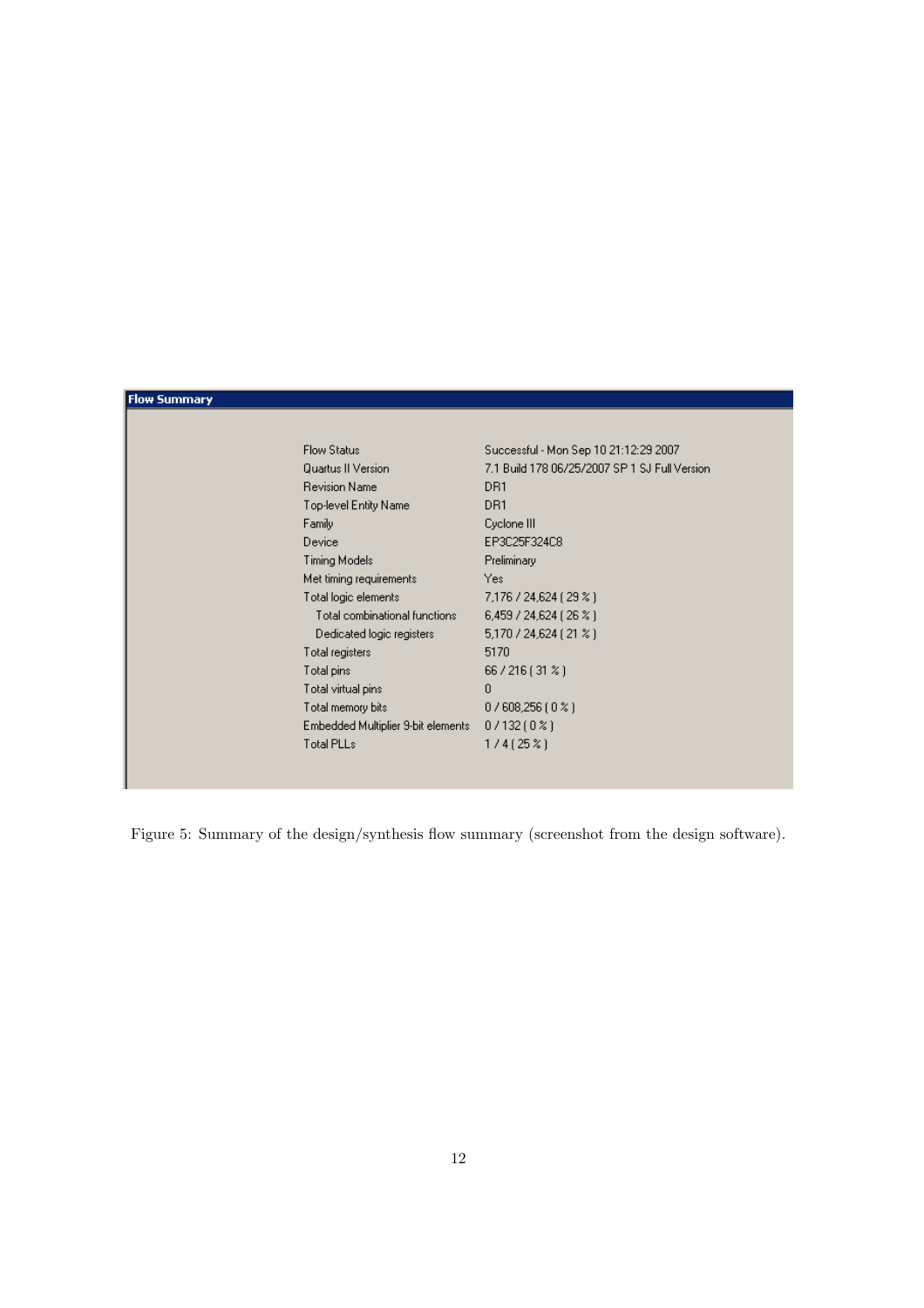#### 4 Issues to Address in Future Versions of this Document

- 1. Consider more aggressive digital filtering of the FM band before decimation. Even though it is not an aliasing threat, reducing residual levels allows the number of bits per sample to be reduced.
- 2. Consider an ADC clip detector/counter at input to FPGA.
- 3. Use whatever RAM is available on the FPGA to make a short capture buffer (perhaps through JTAG) to facilitate development. Sufficient memory exists for capture of up to tens of thousands of samples. Could be extension of the FIFO delay line buffer.
- 4. If the ADC uses an SPI control port, the FPGA described here would be the logical place to connect it to.
- 5. More explicit description of  $F<sub>S</sub>/4$  processing; show the math. Alternatively, work out a closerto-optimum multirate implementation.
- 6. Work out optimum length of low-pass filter and number of bits for data and coefficients.
- 7. Repeat Cyclone III synthesis including FIFO filter, actual output mux, etc.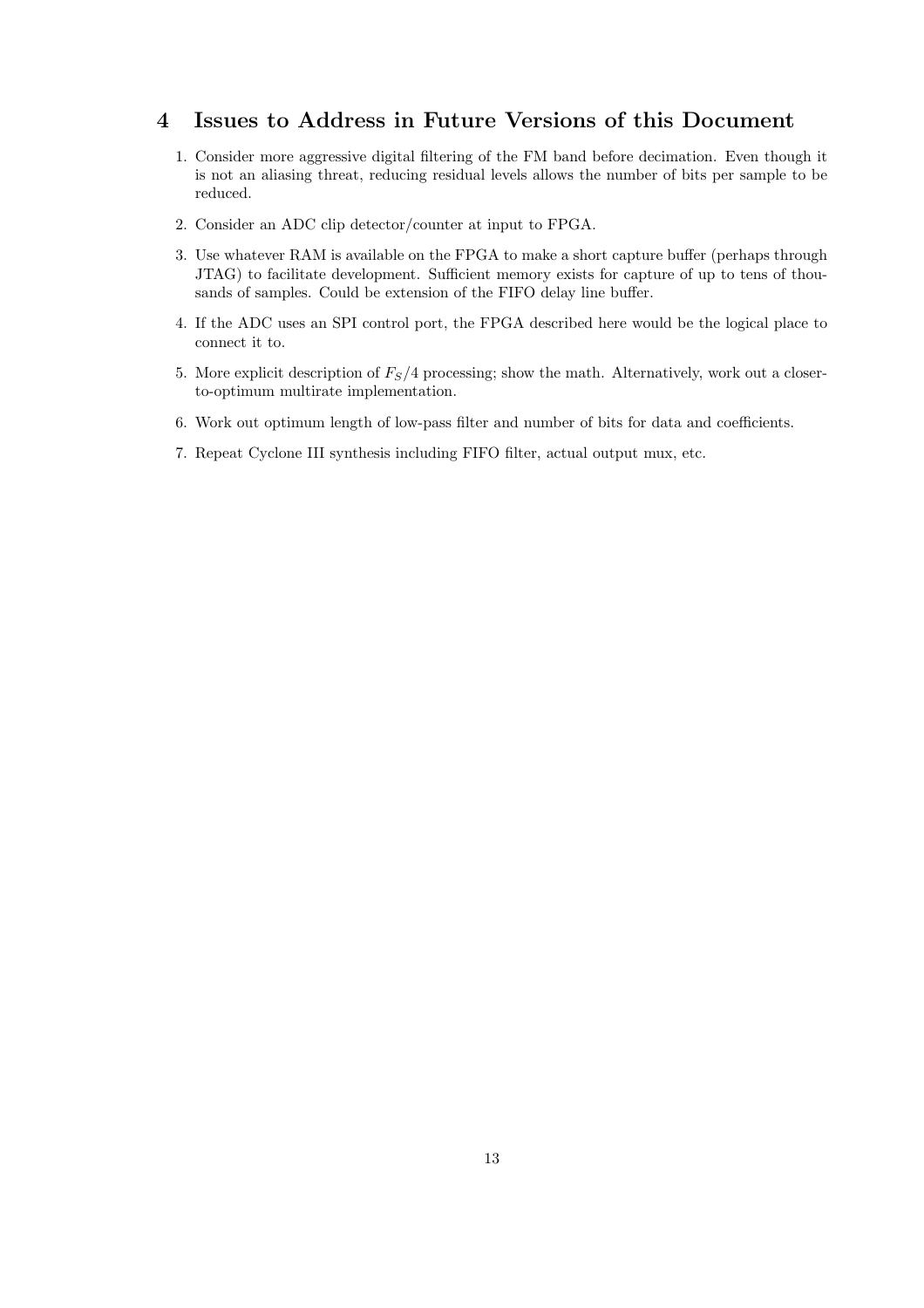## 5 Document History

 $\bullet\,$  This is Version 0.1, which is the first version released.